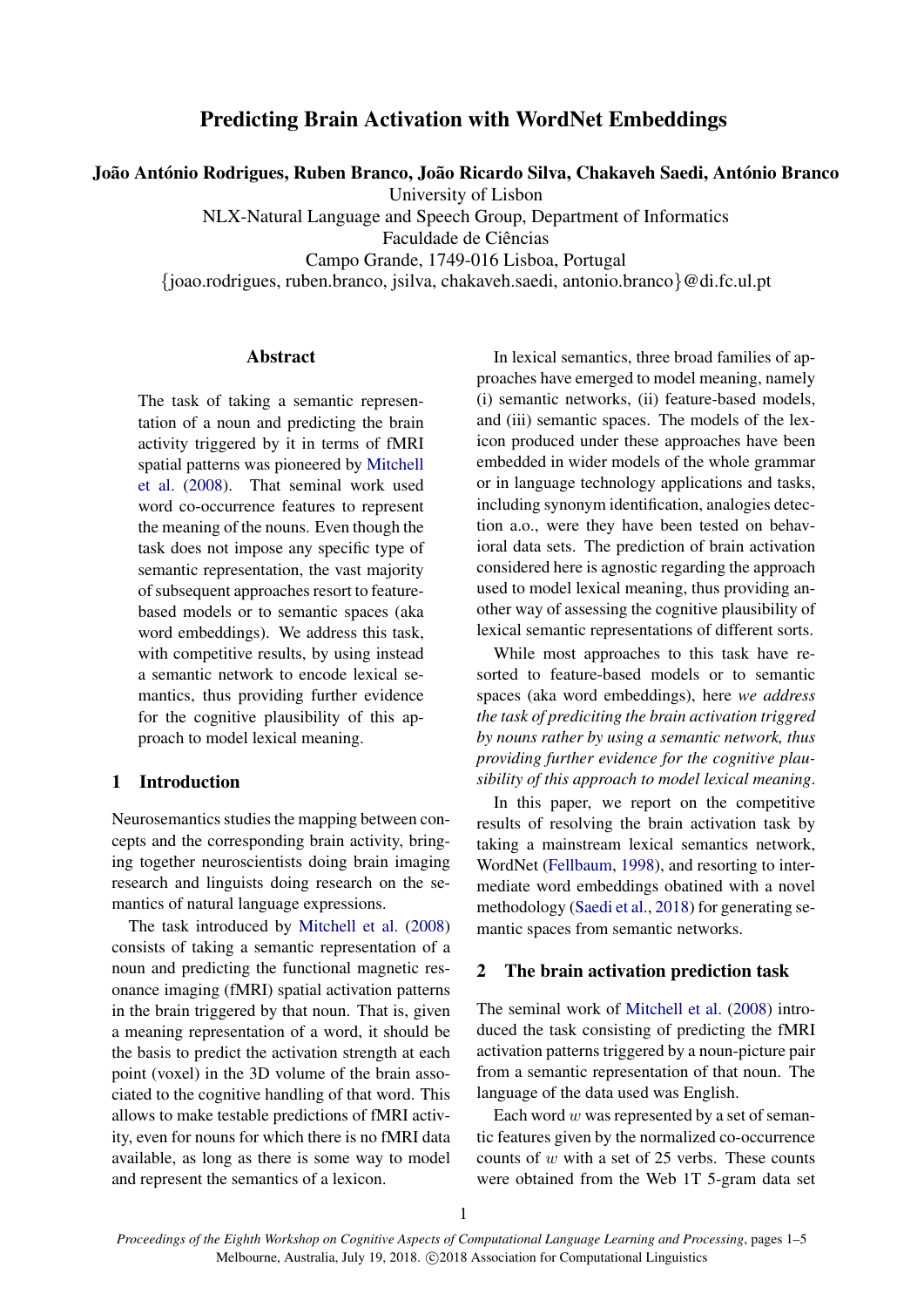[\(Brants and Franz,](#page-4-3) [2006\)](#page-4-3), using the n-grams up to length 5 generated from 1 trillion tokens of text.

The 25 verbs were manually selected due to their correspondence to basic sensory and motor activities.<sup>[1](#page-1-0)</sup> Sensory-motor features should be particularly relevant for the representation of objects and, in fact, alternative features based on a random selection of 25 frequent words performed worse.

The fMRI activation pattern at every voxel in the brain is calculated as a weighted sum of each of the 25 semantic features, where the weights are learned by regression to maximum likelihood estimates given observed fMRI data.

To produce the fMRI data, 9 participants were shown 60 different word-picture pairs, $2$  the stimuli, each presented 6 times. For each participant, a representative fMRI image for each stimulus was calculated by determining the mean fMRI response from the 6 repetitions and subtracting from each the mean of all 60 stimuli.

Separate models were learned for each of the 9 participants. These models were evaluated using leave-two-out cross-validation, where in each cross-validation iteration the model was asked to predict the fMRI activation for the two held-out words. The two predictions were matched against the two observed activations for those words using cosine similarity over the 500 most stable voxels.

Randomly assigning the two predictions to the two observations would yield a 0.50 accuracy. The models in the seminal paper [\(Mitchell et al.,](#page-4-0) [2008\)](#page-4-0) achieve a mean accuracy of 0.77, with all individual accuracies significantly above chance.

These results support the plausibility of the two key assumptions underlying the task, namely that (i) brain activation patterns can be predicted from semantic representations of words; and that (ii) lexical semantics can be captured by cooccurrence statistics, the assumption underlying semantics space models of the lexicon.

### 3 Related work

Several authors have addressed this brain activation prediction task, keeping up with its basic assumptions and resorting to the same data sets for

the sake of the comparability of the performance scores obtained.

In an initial period, different authors sought to explore the experimental space of the task by focusing on different ways to set up the features.

[Devereux et al.](#page-4-4) [\(2010\)](#page-4-4) find that choosing the set of verbs used for the semantic features under an automatic approach can lead to predictions that are equally good as when using the manually selected set of verbs. [Jelodar et al.](#page-4-5) [\(2010\)](#page-4-5) use the same set of 25 features to represent a word, but instead of basing the features on co-occurrence counts they resort to relatedness measures based on WordNet. [Fernandino et al.](#page-4-6) [\(2015\)](#page-4-6) use instead a set of features with 5 sensory-motor experience based attributes (sound, color, visual motion, shape, and manipulation). The relatedness scores between the stimulus word and the attributes are based on human ratings instead of corpus data.

Subsequently, as distributional semantics became increasingly popular, authors moved from feature-based representations of the meaning of words to experiment with different vector based representation models (aka word embeddings).

[Murphy et al.](#page-4-7) [\(2012\)](#page-4-7) compare different corpusbased models to derive word embeddings. They find the best results with dependency-based embeddings, where words inside the context window are extended with grammatical functions. [Binder](#page-4-8) [et al.](#page-4-8) [\(2016\)](#page-4-8) use word representations based on 65 experiential attributes with relatedness scores crowdsourced from over 1,700 participants. [Xu](#page-4-9) [et al.](#page-4-9) [\(2016\)](#page-4-9) present BrainBench, a workbench to test embedding models on both behavioral and brain imaging data sets. [Anderson et al.](#page-4-10) [\(2017\)](#page-4-10) use a linguistic model based on word2vec embeddings and a visual model built with a deep convolutional neural network on the Google Images data set.

Recently, [Abnar et al.](#page-4-11) [\(2018\)](#page-4-11) evaluated 8 different embeddings regarding their usefulness in predicting neural activation patterns: the cooccurrence embeddings of [\(Mitchell et al.,](#page-4-0) [2008\)](#page-4-0); the experiential embeddings of [\(Binder et al.,](#page-4-8) [2016\)](#page-4-8); the non-distributional feature-based embeddings of [\(Faruqui and Dyer,](#page-4-12) [2015\)](#page-4-12); and 5 different distributional embeddings, namely word2vec [\(Mikolov et al.,](#page-4-13) [2013\)](#page-4-13), Fasttext [\(Bojanowski et al.,](#page-4-14) [2016\)](#page-4-14), dependency-based word2vec [\(Levy and Goldberg,](#page-4-15) [2014\)](#page-4-15), GloVe [\(Pennington et al.,](#page-4-16) [2014\)](#page-4-16) and LexVec [\(Salle et al.,](#page-4-17) [2016\)](#page-4-17). These authors found that dependency-

<span id="page-1-0"></span><sup>1</sup>The verbs are: *approach*, *break*, *clean*, *drive*, *eat*, *enter*, *fear*, *fill*, *hear*, *lift*, *listen*, *manipulate*, *move*, *near*, *open*, *push*, *ride*, *rub*, *run*, *say*, *see*, *smell*, *taste*, *touch*, and *wear*.

<span id="page-1-1"></span><sup>&</sup>lt;sup>2</sup>The 60 pairs are composed of 5 items from each of the 12 concrete semantic categories (animals, body parts, buildings, building parts, clothing, furniture, insects, kitchen items, tools, vegetables, vehicles, and other man-made items).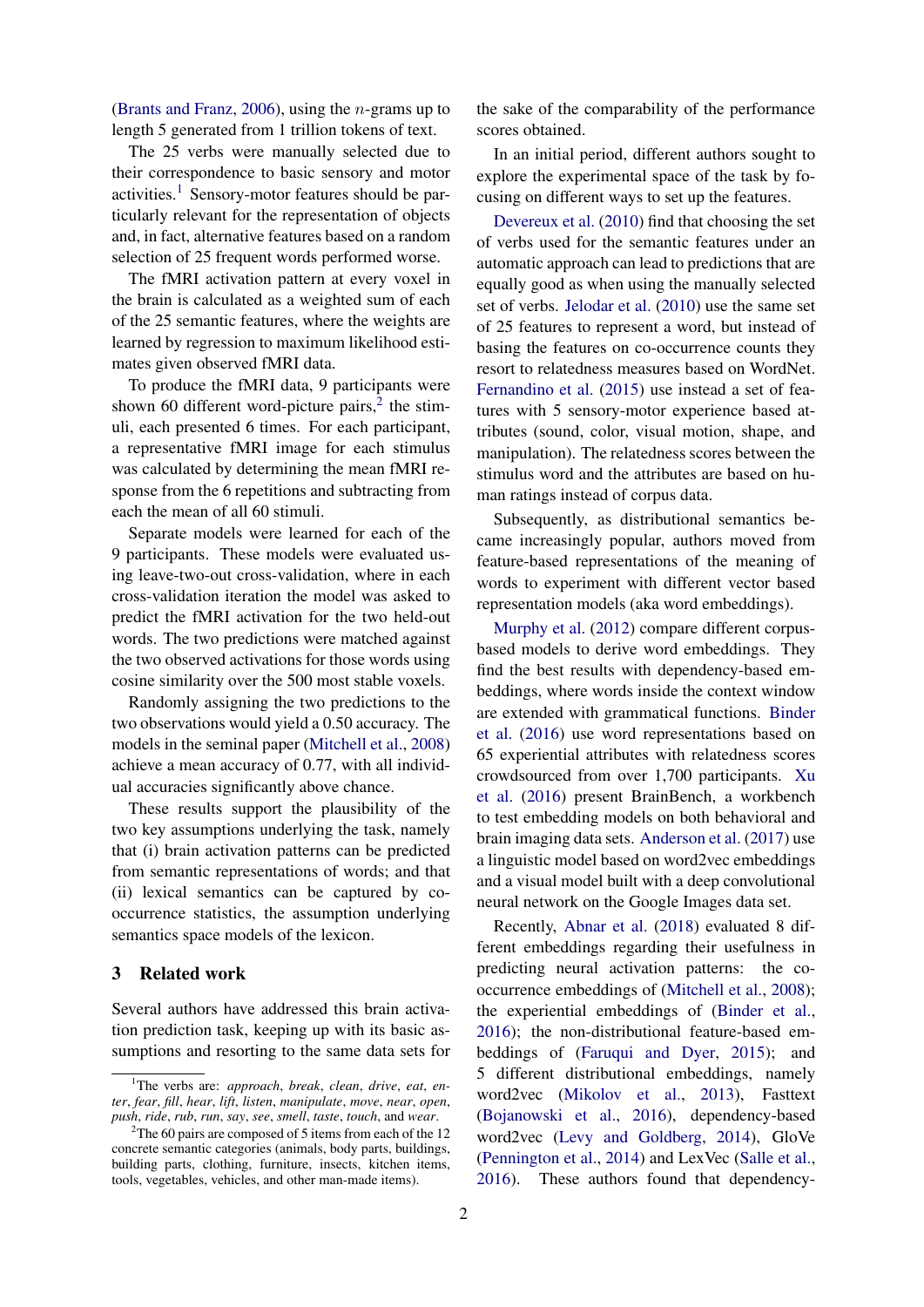based word2vec achieves the best performance among the approaches resorting to word embeddings, while the seminal approach resorting to 25 features "is doing slightly better on average" with respect to all the approaches experimented with.

The rationale guiding the various works presented in this Section is that the better the performance of the system the higher is the cognitive plausibility of the lexical semantics model resorted to. It is also important to note, however, that there is not always a clearly better method since results show that different methods have different error patterns [\(Abnar et al.,](#page-4-11) [2018\)](#page-4-11).

#### 4 WordNet embeddings

The previous Sections indicate that approaches to the brain activation task typically resort to featurebased models or to semantic spaces to represent the meaning of words.

In this paper, we address this task by using instead a semantic network as the base repository of lexical semantic knowledge, namely WordNet. We then resort to a novel methodology developed by us [\(Saedi et al.,](#page-4-2) [2018\)](#page-4-2) for generating semantic space embeddings from semantic networks, and use it to obtain WordNet embeddings. This method is based on the intuition that the larger the number of paths and the shorter the paths connecting any two nodes in a network the stronger is their semantic association.

The conversion method begins by representing the semantic graph as an adjacency matrix  $M$ , where element  $M_{ij}$  is set to 1 if there is an edge between word  $w_i$  and word  $w_j$ , and 0 otherwise. Then, this initial relatedness of immediately adjacent words is "propagated" through the matrix by iterating the following cumulative addition

$$
M_G^{(n)} = I + \alpha M + \alpha^2 M^2 + \dots + \alpha^n M^n \quad (1)
$$

where  $I$  is the identity matrix, the *n*-th power of the transition matrix,  $M^n$ , is the matrix where each  $M_{ij}$  counts the number of paths of lenght n between nodes i and j, and  $\alpha$  is a decay factor.

The limit of this sum is given by the following closed expression (see [Newman,](#page-4-18) [2010,](#page-4-18) Eq. 7.63):

<span id="page-2-4"></span>
$$
M_G = \sum_{e=0}^{\infty} (\alpha M)^e = (I - \alpha M)^{-1}
$$
 (2)

Matrix  $M_G$  is subsequently submitted to a Positive Point-wise Mutual Information transformation, each line is L2-normalized and, finally, Principal Component Analysis is applied, reducing each line to the size of the desired embedding space. Row i of matrix  $M_G$  is then taken as the embedding for word  $w_i$ .

Using the methodology outlined above, embeddings with size 850 were extracted from a subset of 60k words in version 3 of English WordNet.[3](#page-2-0) When run on the mainstream semantic similarity data set SimLex-999 [\(Hill et al.,](#page-4-19) [2016\)](#page-4-19), the resulting embeddings showed highly competitive results, outperforming word2vec by some 15% We refer to our embeddings as wnet2vec.<sup>[4](#page-2-1)</sup>

### 5 Experiment

The good results obtained with wnet2vec in the semantic similarity task lead to experiment with them also in the brain activation prediction task.

#### 5.1 System training

We resorted to the framework implementation<sup>[5](#page-2-2)</sup> by [Abnar et al.](#page-4-11) [\(2018\)](#page-4-11). Training ran for 1,000 epochs, with a batch size of 29 and a learning rate of 0.001. The loss function is calculated by adding the Huber loss, the mean pairwise squared error and the L2-norm (on weights and bias). Like in previous works, only the 500 most stable voxels are selected. Training was done on a Tesla K40m GPU and took 54 hours (6 hours per subject).

Figure [1](#page-3-0) shows an example for Participant 1, with the model prediction and the observed fMRI activation pattern for the word *eye*. The brain activation images were generated with Nibabel [\(Brett](#page-4-20) [et al.,](#page-4-20) [2017\)](#page-4-20) and Nilearn [\(Abraham et al.,](#page-4-21) [2014\)](#page-4-21).

#### 5.2 Evaluation and discussion

We followed the usual evaluation procedure for this framework. The cross-validated, leave-twoout mean accuracy was 0.71. The full scores, together with the scores from the original paper, are summarized in Table [1](#page-3-1) and shown graphically in Figure [2](#page-3-2) (0.50 corresponds to chance).<sup>[6](#page-2-3)</sup>

This indicates that wnet2vec has a competitive performance in this task as the mean score obtained is in the range of the scores found for all ap-

<span id="page-2-2"></span><sup>5</sup>[https://github.com/samiraabnar/](https://github.com/samiraabnar/NeuroSemantics/) [NeuroSemantics/](https://github.com/samiraabnar/NeuroSemantics/)

<span id="page-2-0"></span> $3$ We used less than half of the  $150k$  words in WordNet due to computational limitations as the matrix inverse in [\(2\)](#page-2-4) faces substantial challenges in terms of the memory footprint.

<span id="page-2-1"></span><sup>4</sup>Available at [https://github.com/nlx-group/](https://github.com/nlx-group/WordNetEmbeddings) [WordNetEmbeddings](https://github.com/nlx-group/WordNetEmbeddings)

<span id="page-2-3"></span> $6$ Materials for replication available at [https://](https://github.com/nlx-group/BrainActivation) [github.com/nlx-group/BrainActivation](https://github.com/nlx-group/BrainActivation)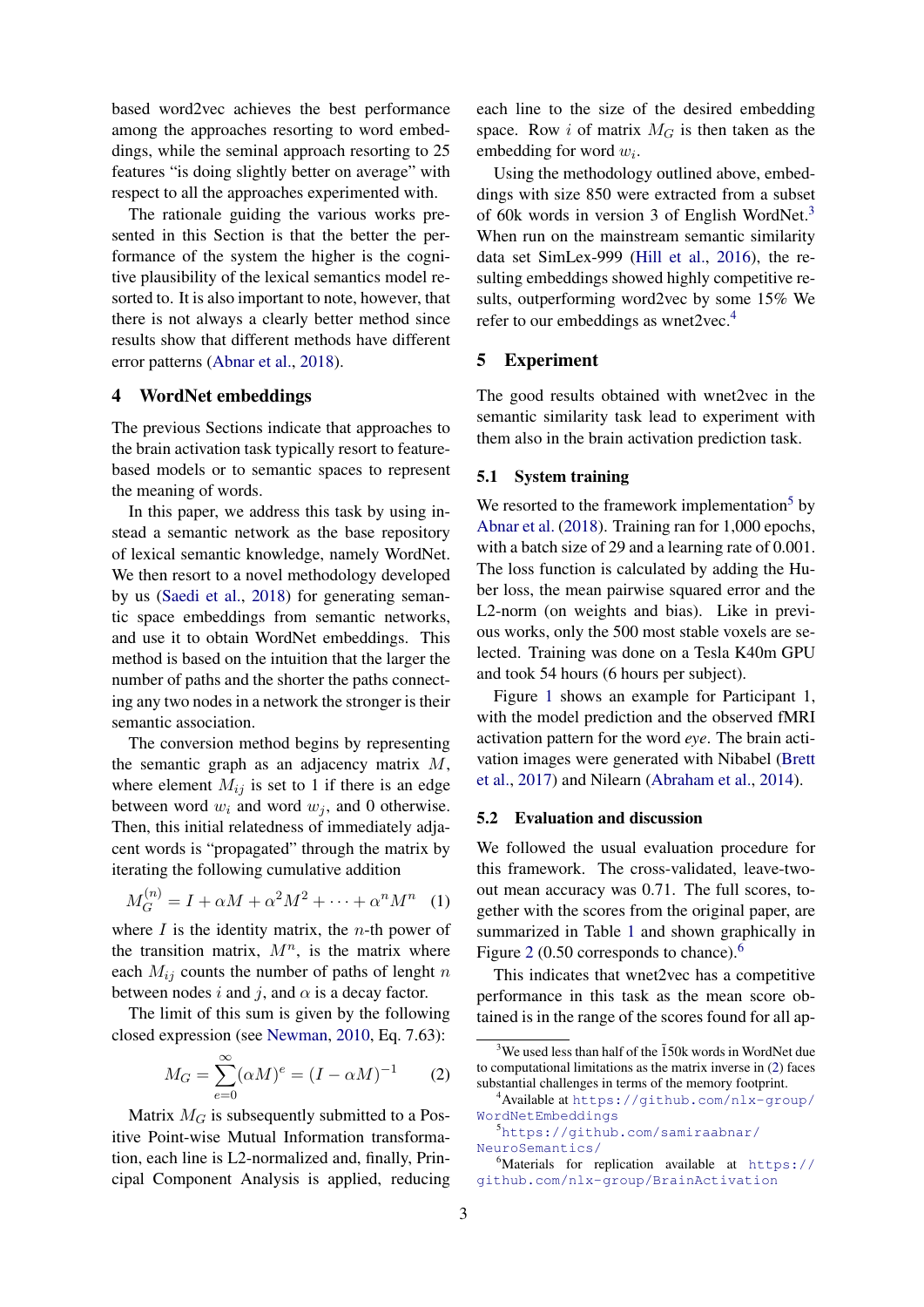<span id="page-3-0"></span>

Figure 1: fMRI activations for Participant 1, word *eye*

<span id="page-3-1"></span>

| Embeddings                                                                            |                                                   | P3. | P4 P5 | P6 = | P7 | P <sub>9</sub> | mean |
|---------------------------------------------------------------------------------------|---------------------------------------------------|-----|-------|------|----|----------------|------|
| (Mitchell et al., 2008) 0.83 0.76 0.78 0.72 0.78 0.85 0.73 0.68 0.82 0.77<br>wnet2vec | 0.84 0.72 0.86 0.75 0.60 0.67 0.70 0.53 0.74 0.71 |     |       |      |    |                |      |

Table 1: Accuracy results for the 9 subjects

<span id="page-3-2"></span>

Figure 2: Accuracy results for the 9 subjects

proaches resorting to word embeddings, systematically tested by [\(Abnar et al.,](#page-4-11) [2018\)](#page-4-11).

In line with all approaches resorting to word embeddings [\(Abnar et al.,](#page-4-11) [2018\)](#page-4-11), the mean score obtained is also not outperforming the original 25 verb-based co-occurrence features model reported in the seminal paper [\(Mitchell et al.,](#page-4-0) [2008\)](#page-4-0).

When comparing the scores per participant, the bulk of the wnet2vec losses are due to P5, P6 and P8. For the other subjects, results are close or, in three cases, even better than those from the seminal paper. This highlights the point already made in [\(Abnar et al.,](#page-4-11) [2018\)](#page-4-11), that different methods have different error patterns, which suggests that an ensemble of classifiers could lead to better overall accuracy. And also, that a dataset with only 9 subjects — the dataset used in the literature on this task since [\(Mitchell et al.,](#page-4-0) [2008\)](#page-4-0) — may be hindering better empirically grounded conclusions.

Finally, it should be noted that these competitive results were obtained with wnet2vec generated on the basis of 60k words only, thus less than half of WordNet. It will be very interesting to see how the performance of this approach progresses when larger portions of WordNet are taken into account as computational limitations can be overcome.

## 6 Conclusions

We report on an experiment with the task of predicting the fMRI spatial activation patterns in the brain associated with a given noun.

We resorted to a semantic network of lexical knowledge, viz. WordNet, and thus to a representation of the meaning of the input nouns as elements of concept nodes in a graph of semantically related edges. We also resorted to a derived intermediate vectorial semantic representation (word embeddings) for the input nouns that was obtained by a novel methodology to convert semantic networks into semantic spaces, applied to WordNet.

The results indicate that this model has a competitive performance as its scores are within the range of the results obtained with state of the art models based on corpus-based word embeddings reported in the literature. Though for one third of the 9 subjects this model surpasses [Mitchell et al.](#page-4-0) [\(2008\)](#page-4-0), on average it did not outperform that seminal model, which used hand-selected features.

The fact that less than half of the words in WordNet were used allows a positive expectation with respect to the strength of the proposed approach, and points towards future work that will seek to use larger portions of WordNet, and further lexical semantics networks and ontologies.